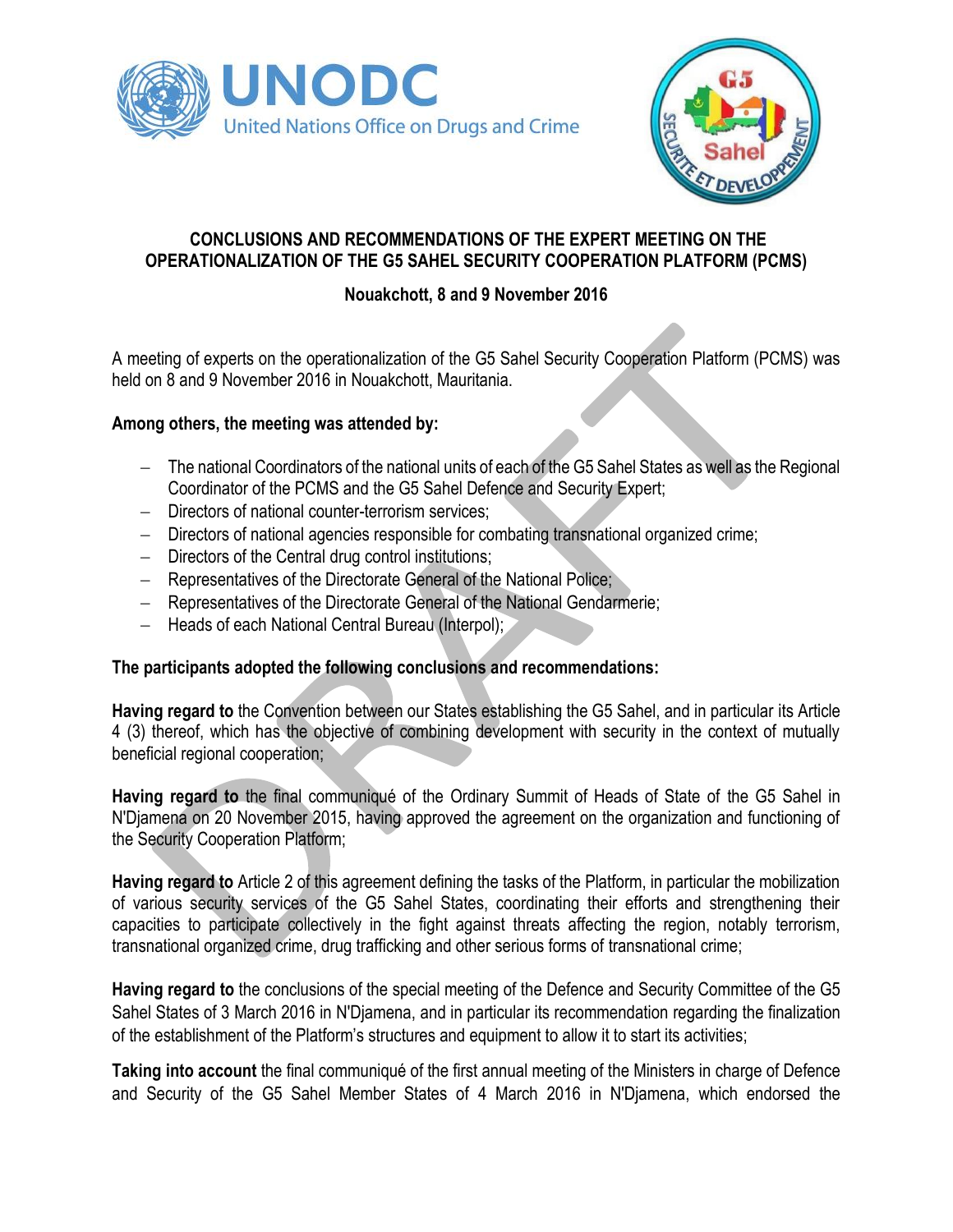recommendation of the Defence and Security Committee on the equipment and implementation of the Platform;

**Taking into account** the final communiqué of the meeting of the Defence and Security Committee of the G5 Sahel Member States of 4 November 2016 in Nouakchott, recalling the financial requirements of the Platform;

**Reaffirming** the relevance of the decision regarding the establishment of cooperation between our States for the benefit of regional security and international peace and security;

**Drawing from** the provisions of the PCMS agreement stating that the Platform is not a transnational police transcending the authorities of the States Parties, but rather a regional coordination mechanism within a set framework which reconciles the imperatives of sovereignty imposed by national laws with the efficiency objectives pursued by the Heads of State of the Sahel region;

**Emphasizing** in this context the primacy of national institutions, and in particular the primordial role of National units of the Platform as horizontal and vertical coordination mechanisms, and of national security services as the operational arms of this regional cooperation project;

**Conscious** that only homogeneous security structures, effective cooperation tools, advanced training and adequate means of communication and action are able to lead to fruitful regional cooperation against phenomena as threatening and complex as terrorism, transnational organised crime and illicit activities such as trafficking of drugs, firearms and persons, or smuggling of migrants;

**Bearing in mind** the provisions of United Nations Security Council Resolution 2295 of 29 June 2016, and in particular the recognition of the establishment by the G5 Sahel of a mechanism dedicated to enhancing regional security cooperation;

**Having heard** the speech delivered by the interim Permanent Secretary of the G5 Sahel, the presentation by the Defence and Security Expert, the intervention of the Regional Coordinator of the PCMS and the contributions of experts on cross-cutting threats facing the states of the region;

**Having followed** with interest the presentations on the tools proposed for the Platform by the United Nations Office on Drugs and Crime (UNODC) to address these threats, including:

- **Joint Airport Interdiction Task Forces (JAITF) deployed through AIRCOP (the Airport Communication** Project) funded by the EU and Canada;
- The Container Control Programme (CCP) of UNODC and the World Customs Organization (WCO);
- The Global Firearms Programme;
- The Global Programme against Money Laundering, the proceeds of crime and the financing of terrorism;
- The Sahel Judicial Cooperation Platform;
- **The programme combatting human trafficking and migrant smuggling.**

#### **After examinations and discussions, the experts:**

**Observe** that the tools for operationalizing the PCMS, as proposed by UNODC, have tactical, strategic and pedagogical benefits.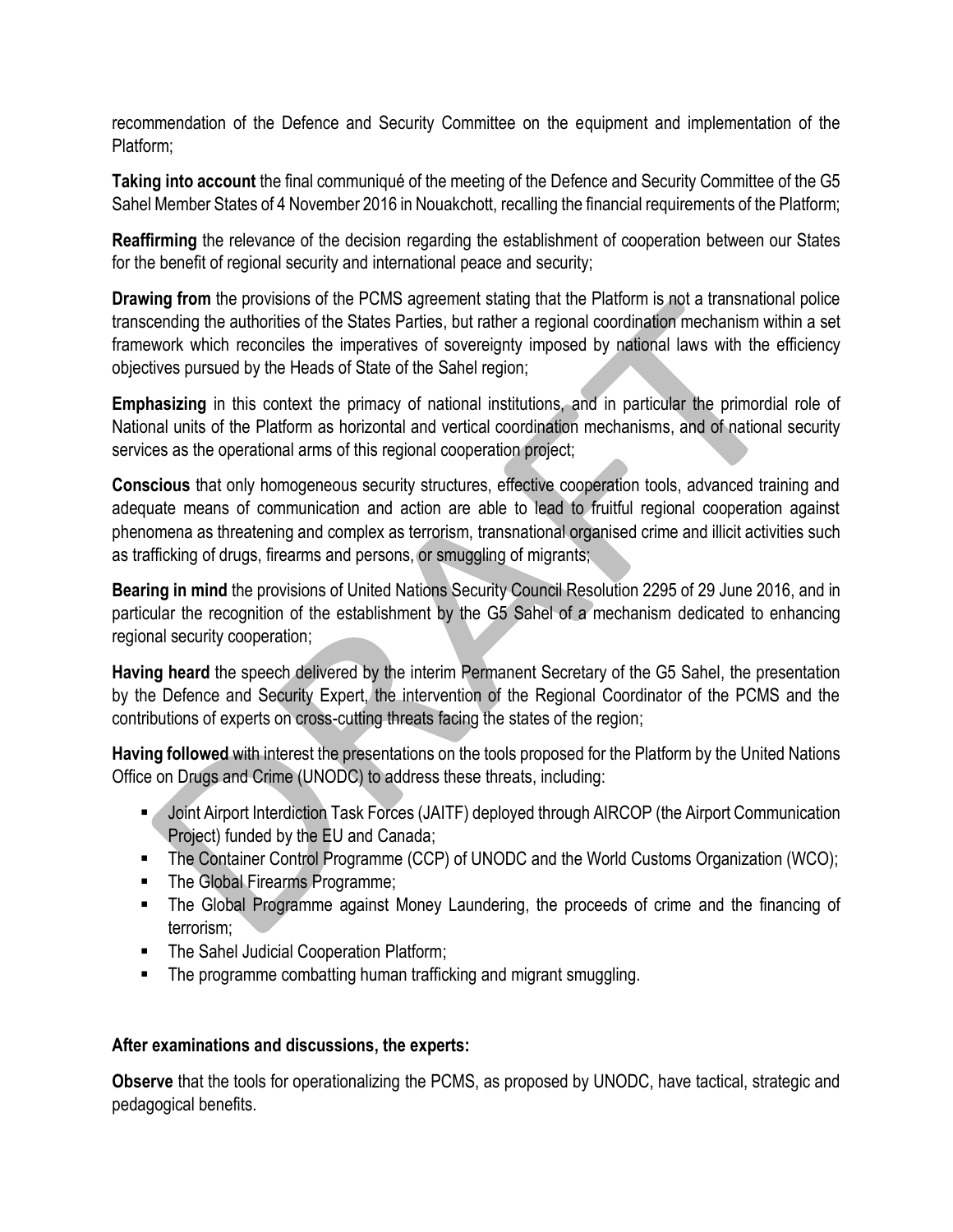*From a tactical point of view*, these tools are likely to help States address the cross-cutting threats the Sahel region faces, and to respond to the security imperatives of:

- **Combating trafficking by air, land and sea;**
- Controlling the movements of terrorist groups, including foreign fighters and other associated entities;
- **The fight against firearms trafficking and their diversion from licit channels;**
- The fight against money laundering, the proceeds of crime and the financing of terrorism;
- The management of migrants and the fight against irregular migration, trafficking in persons and, in particular, of women and children.

*From a strategic point of view*, these tools aim to contribute to:

- The holistic treatment of the whole criminal chain starting from the stage of conspiracy up to the execution of criminal activities – including the modus operandi (criminal analysis), the routes (border management), as well as the logistics and support structures used in the countries of origin, transit and destination or final execution;
- The establishment of synergies between the two components (police and military) in terms of law enforcement, information exchange and border management;
- The rooting of a new culture in the fight against transnational crime, based on intelligence-led policing;
- Strengthening the links between entities with similar vocations in each of the States Parties (drug control institutions, anti-terrorism units, etc.), through the creation of horizontal interpersonal relationships and the establishment of a climate of trust and of mutual assistance;

*From a pedagogical point of view*, these tools and the training sessions associated with them will contribute:

- To developing a reflex of international cooperation amongst those in charge of departments responsible for combating transnational crime in each of the Member States, by encouraging them to not only have an internal vision of security focused on their countries, but also an external one, turned towards the whole region;
- To strengthen the investigative capacities of these services through training on the most important offenses of transnational crime and on the most complex tools of international cooperation;

**Thank** the United Nations Office for West Africa and the Sahel (UNOWAS) for its commitment to establishing the Sahelian Threat Analysis and Early Warning Centre (STAEWC) in view of its role in detecting threats and offering guidance to the PCMS, and consequently to national security services on regional objectives related to prevention and law enforcement;

**Thank** UNOWAS, and in particular its liaison unit in Nouakchott, for its support to the G5 Sahel and the role played in project design and coordination between the various United Nations entities and the European Union, and in encouraging action towards the implementation of the United Nations Integrated Strategy for the Sahel (UNISS);